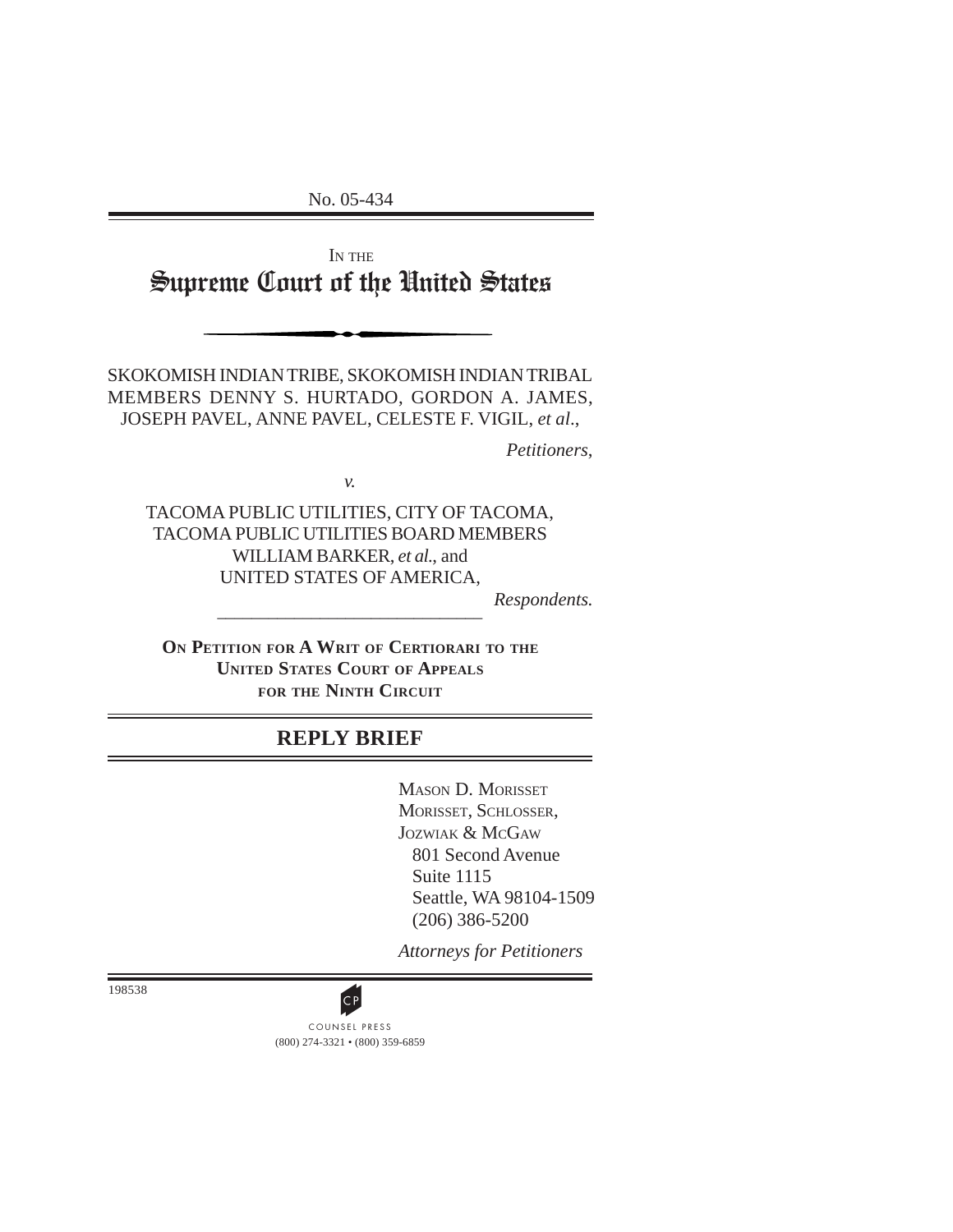# **RULE 29.6 CORPORATE DISCLOSURE STATEMENT**

Petitioners' corporate disclosure statement was set forth at page *ii* the Petition for a Writ of Certiorari, and there are no amendments to that statement.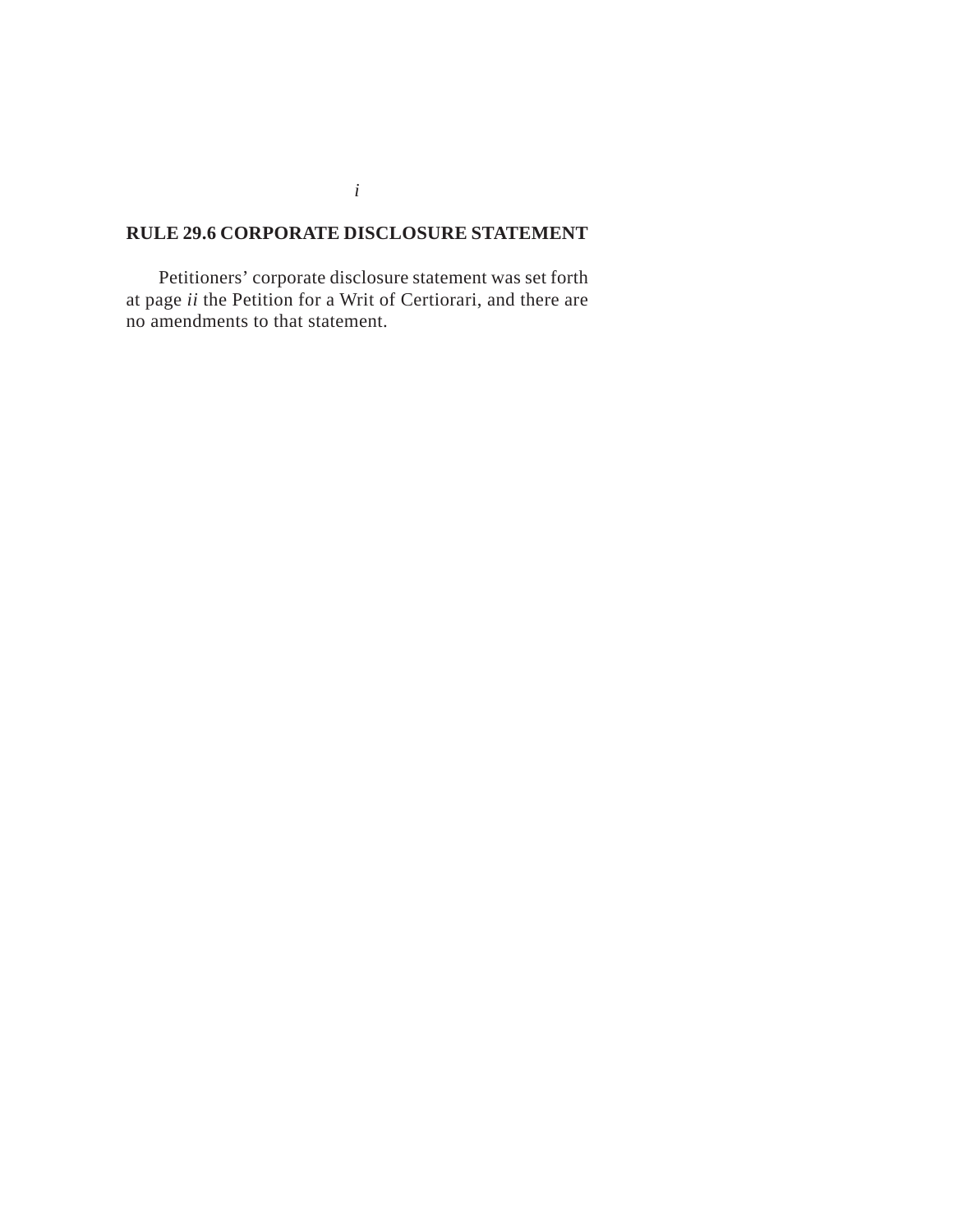#### *Cited Authorities* **TABLE OF CONTENTS**

*ii*

|    | Rule 29.6 Corporate Disclosure Statement                                                                                                                         | $\mathbf{i}$   |
|----|------------------------------------------------------------------------------------------------------------------------------------------------------------------|----------------|
|    |                                                                                                                                                                  | ii             |
|    | Table of Cited Authorities                                                                                                                                       | iii            |
|    | Introduction                                                                                                                                                     | $\mathbf{1}$   |
| 1. | The Majority's Erroneous Decision Will Have<br>A Sweeping Effect.                                                                                                | $\mathbf{1}$   |
| 2. | The United States Fails To Explain The Ninth<br>Circuit Majority's Failure To Apply Binding<br>Precedent To Determine Whether A Damages<br>Remedy Was Available. | $\overline{2}$ |
| 3. | The Court Should Decline Tacoma's Invitation<br>to Conduct A Gebser Analysis Now.                                                                                | $\overline{4}$ |
| 4. | The FPA Does Not Preempt This Case Because<br>Tacoma's Activity Is Not Authorized By The<br>FPA Or By Any Other Federal Or State                                 | 5              |
| 5. | The Off-Reservation, Treaty-Reserved Fishing<br>Right Is A Possessory Right.                                                                                     | 7              |
|    | Conclusion                                                                                                                                                       | 10             |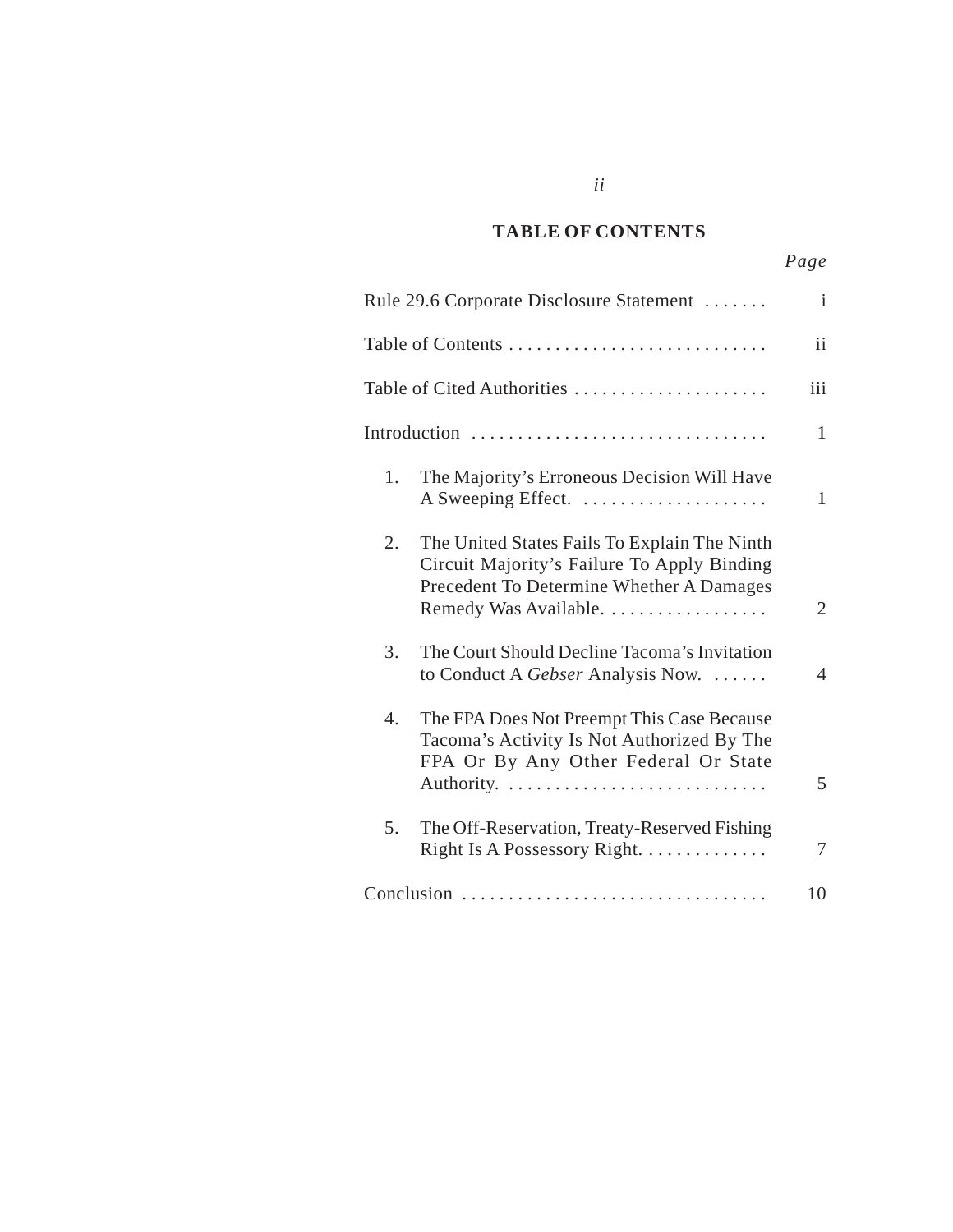#### *Cited Authorities* **TABLE OF CITED AUTHORITIES**

*iii*

# **Cases:**

| Antoine v. Washington, 420 U.S. 194 (1975)                                                                   | 3              |
|--------------------------------------------------------------------------------------------------------------|----------------|
| <i>Cort v. Ash</i> , 422 U.S. 66 (1975) $\ldots$                                                             | 4              |
| County of Oneida v. Oneida Indian Nation, 470 U.S.<br>$226 (1985)$ ("Oneida II")                             | $\overline{2}$ |
| Gebser v. Lago Vista Independent School District,                                                            |                |
| Menominee Tribe v. United States, 391 U.S. 404                                                               | 8              |
| Muckleshoot v. Hall, 698 F. Supp. 1504 (W.D. Wash.<br>1988)                                                  | 8              |
| Puyallup Tribe v. Dept. of Game, 391 U.S. 392 (1968)                                                         | 3              |
| Skokomish Indian Tribe v. United States, 410 F.3d 506                                                        |                |
| Skokomish Tribe v. United States, No. 01-35028<br>(9th Cir., Order filed Feb. 23, 2004)                      | 6              |
| United States v. Pend Oreille Public Utility District<br><i>No.</i> 1, 28 F.3d 1544 (9th Cir. 1994) $\ldots$ | 6              |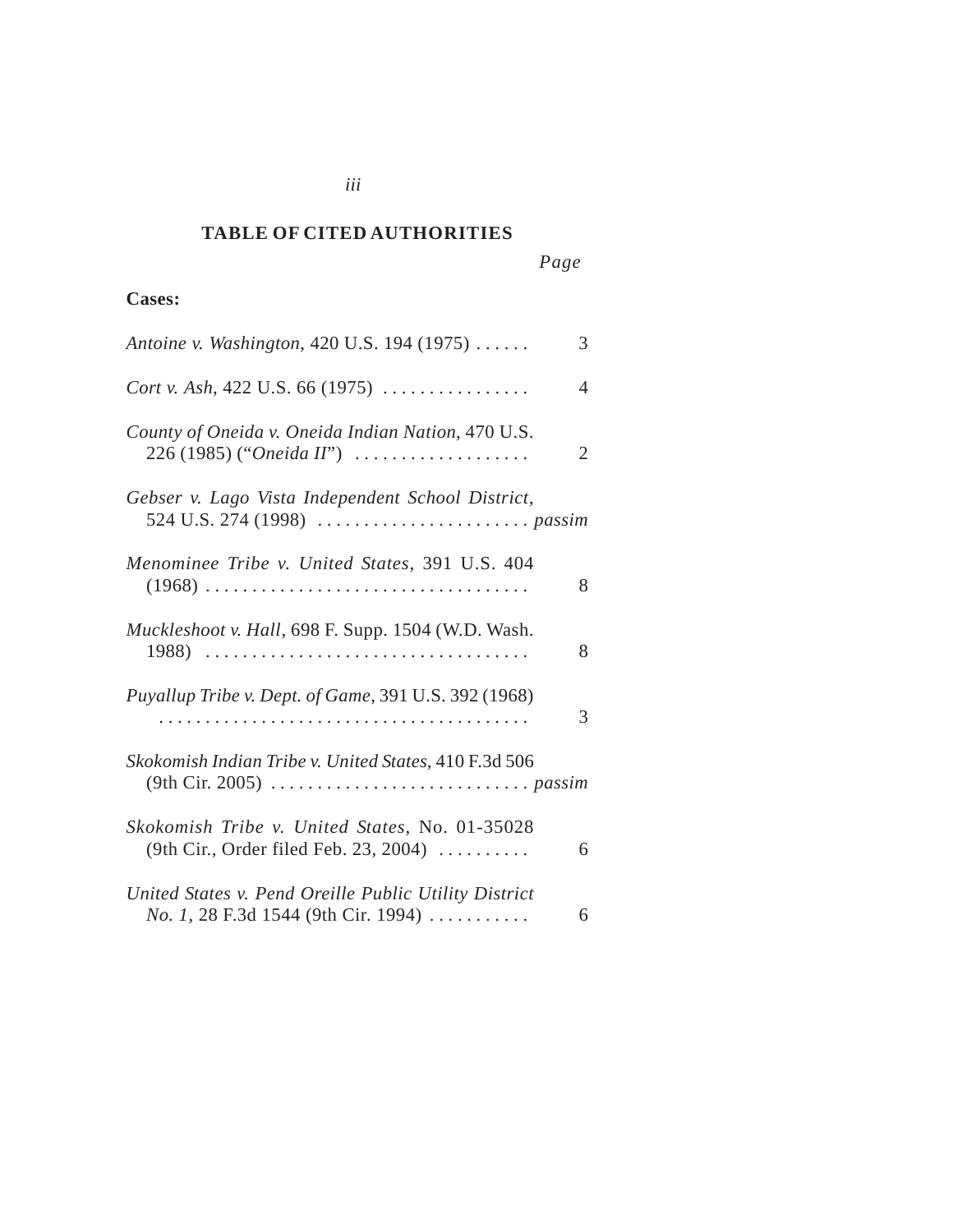# *Cited Authorities*

*iv*

| United States v. Washington, 384 F.Supp. 312 (W.D.<br>Wash. 1974), aff'd, 520 F.2d 676 (9th Cir. 1975),<br>aff'd sub nom Washington v. Washington State<br>Commercial Passenger Fishing Vessel, 443 U.S. |   |
|----------------------------------------------------------------------------------------------------------------------------------------------------------------------------------------------------------|---|
|                                                                                                                                                                                                          | 3 |
| United States v. Virginia Electric Co., 365 U.S. 624                                                                                                                                                     | 8 |
| United States v. Winans, 198 U.S. 371 (1905) 7, 8, 9                                                                                                                                                     |   |
| Washington v. Washington State Commercial<br>Passenger Fishing Vessel, 443 U.S. 658 (1979)                                                                                                               |   |
| Whitefoot v. United States, 293 F.2d 658 (Ct.Cl. 1961),<br>cert. denied, 369 U.S. 818 (1962)                                                                                                             | 8 |
| <b>Statutory Provisions:</b>                                                                                                                                                                             |   |
|                                                                                                                                                                                                          | 4 |
|                                                                                                                                                                                                          | 5 |
| <b>Other Authorities:</b>                                                                                                                                                                                |   |
| City of Tacoma, 67 FERC 161,152 (1994)                                                                                                                                                                   | 6 |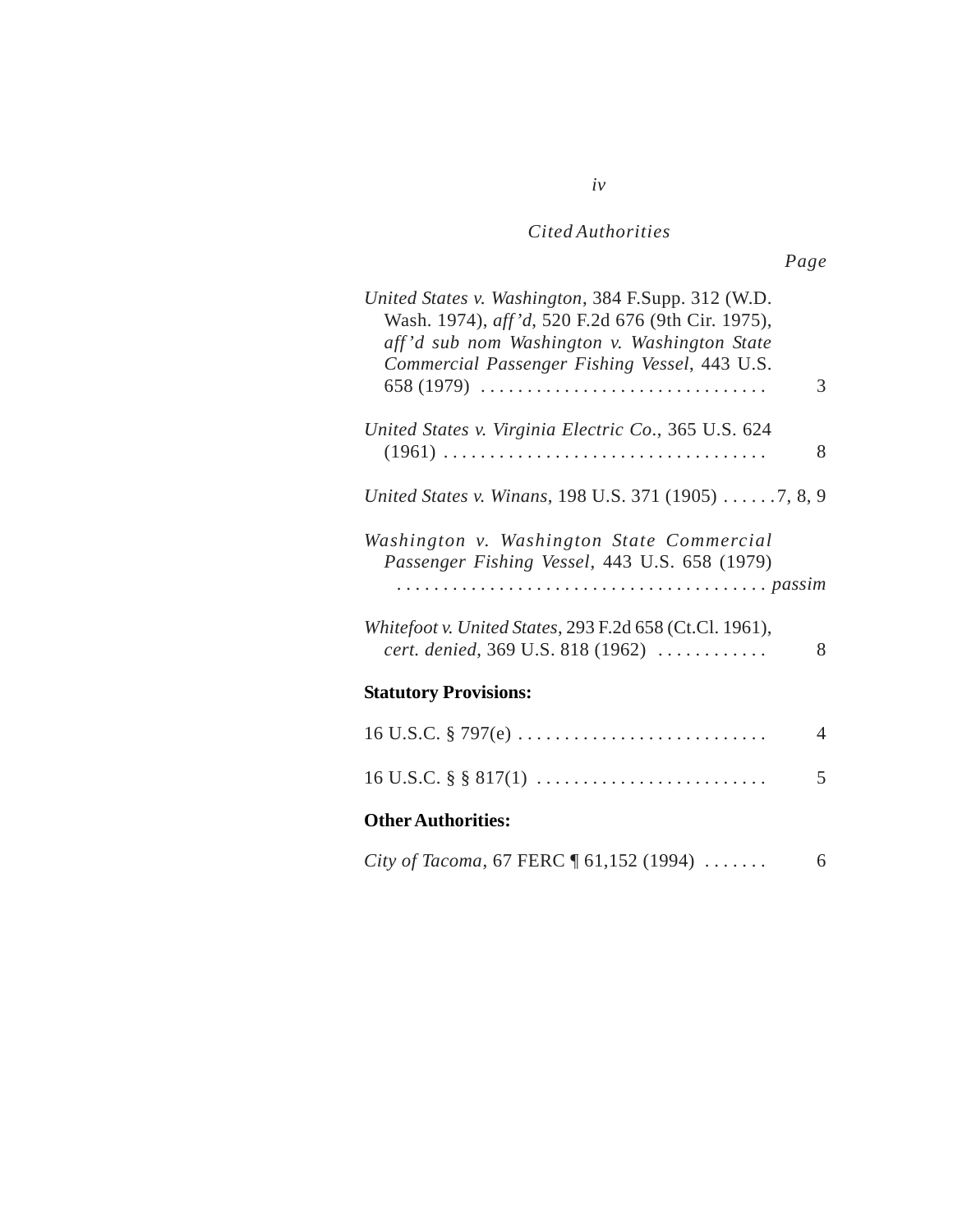#### **INTRODUCTION**

The Question Presented is whether a Congressionallyratified treaty that has been held to provide an implied right of action against states and their instrumentalities, allows a cause of action for damages against a municipality alleged to have knowingly and without Congressional or state authorization taken nearly one-half of the water flowing through a Reservation and thus destroyed a substantial portion of off- and on-Reservation Treaty-protected fisheries. The Oppositions filed by the United States and Tacoma fail to describe in any meaningful way compelling reasons why this Court should deny the Petition.

The majority's sweeping ruling conflicts with precedent established by this Court that has consistently recognized that once a private cause of action has been found to exist, all appropriate relief, including damages, ordinarily is available to vindicate the underlying federal right. The majority's ruling dramatically curtails the remedies available to all persons, not only Indians and Indian tribes, to enforce their federal rights. In this case, the Ninth Circuit has established binding precedent in the Nation's largest Circuit that directly violates the teaching of this Court in *Gebser v. Lago Vista Independent School District*, 524 U.S. 274 (1998), that recognizes an implied right of action for damages.

### **1. The Majority's Erroneous Decision Will Have A Sweeping Effect.**

The United States incorrectly states that this case involved "only" a specific set of claims under a specific treaty and thus the ruling below "would not effect other cases." U.S. Oppos. at 8-9. The fact that the majority, as the United States points out, restricted its ruling to Treaty-based claims and did not foreclose claims based on "federal common law"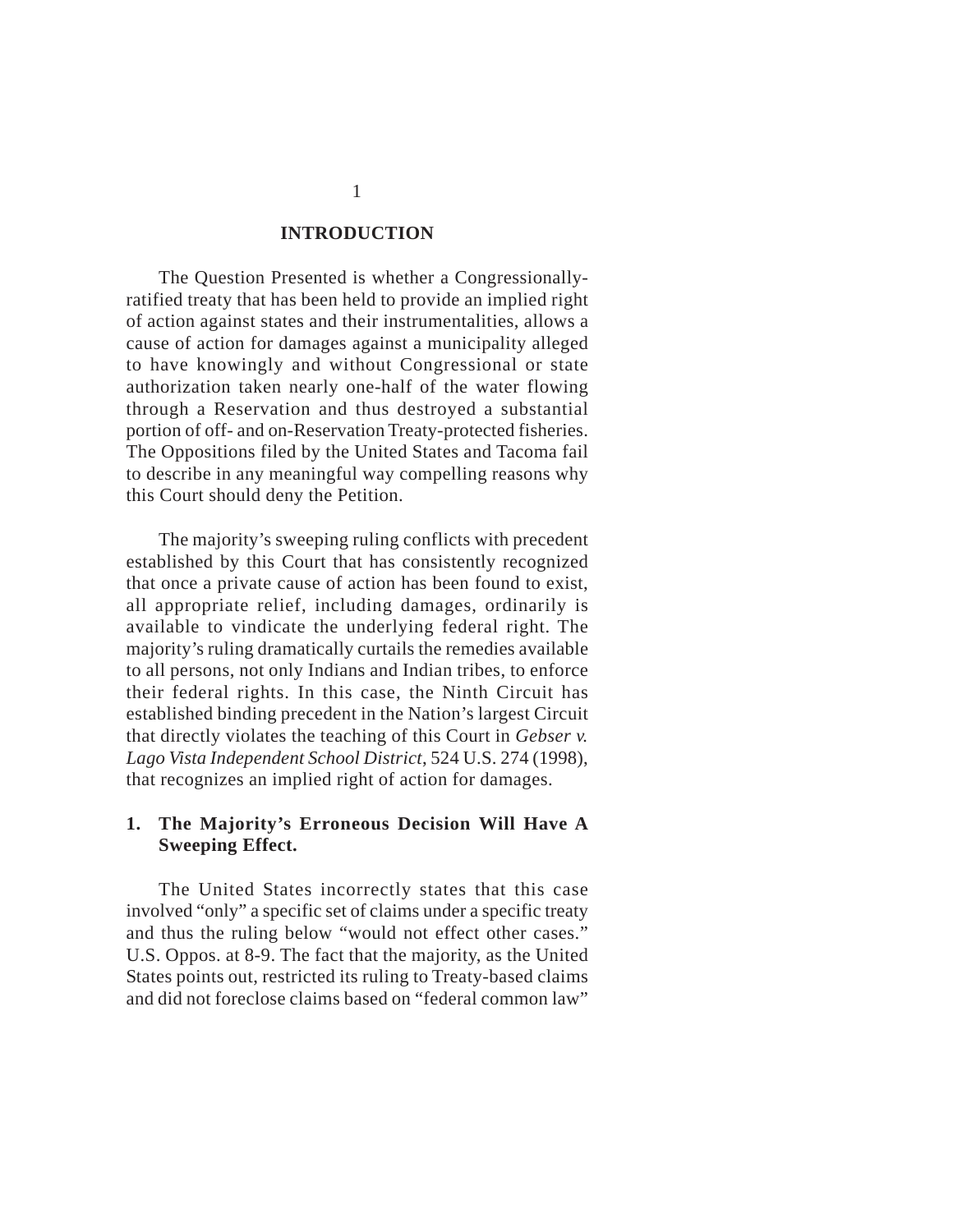such as in *Oneida II*,<sup>1</sup> does not detract from the sweeping effect of the majority's ruling. In fact, there are many treaties with nearly identical language affecting many tribes throughout the nation.2 We know of no treaty that expressly authorizes damages suits against non-signatories that destroy treaty-reserved rights.

## **2. The United States Fails To Explain The Ninth Circuit Majority's Failure To Apply Binding Precedent To Determine Whether A Damages Remedy Was Available.**

The majority denied a damages remedy in this case based only on the absence in the Treaty of any express provision for a damages remedy. Tribe's Pet. at 16-19; *Skokomish Indian Tribe v. United States*, 410 F.3d 506, 513 (9th Cir. 2005). This is in direct violation of this Court's ruling in *Gebser v. Lago Vista Independent School District*, 524 U.S. 274 (1998). *Gebser* and earlier cases held that once a private cause of action is found to exist, a damages remedy is available. Such a remedy is overridden *only* "where necessary to carry out the intent of Congress or to avoid frustrating the purposes of the statute involved." *Gebser*, 524 U.S. at 285.

<sup>1.</sup> U.S. Oppos. at 6-9; 410 F.3d at 514 ("By contrast [to *Oneida II*], the Tribe in our case is seeking to collect damages for violation of fishing rights reserved to it by treaty."). Tacoma also makes this distinction. Tacoma's Oppos. at 22-23. Some of the Tribe's claims, however, may be construed as being based on federal common law. *See*, *e.g.*, Tac. ER 605 (Claim 8), at 612 (Claim 18), at 613 (Claim 19), at 618 (Claim 25). Contrary to Tacoma's assertion, however, the Petition does not state that the Tribe "is not seeking review of any of the counts in its complaint that addressed tortuous conduct." Tacoma's Oppos. at 25.

<sup>2.</sup> The majority's erroneous ruling also applies to reservations created by statutes and executive orders.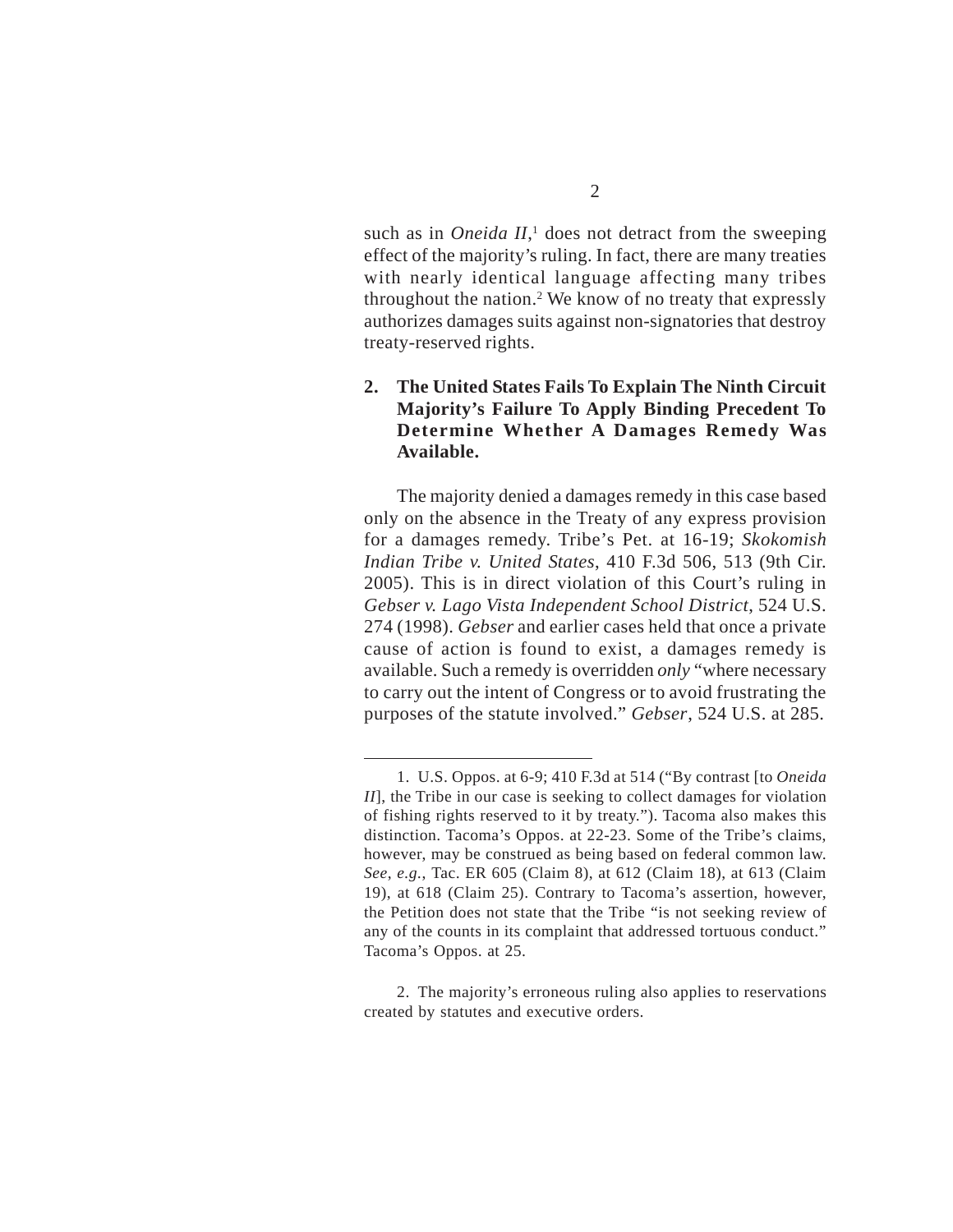The majority's decision conflicts with *Gebser*, since the majority failed to find a reason to deny a damages remedy when there is clearly a private cause of action for equitable relief. However, the United States asserts that this Court's decision in *Washington v. Washington State Commercial Passenger Fishing Vessel*, 443 U.S. 658 (1979), supplies no basis for review because that decision did not expressly hold that the treaties created a private cause of action for equitable relief. U.S. Oppos. at 9-10. Since the United States was the plaintiff, it argues, the Court did not address whether the tribes alone had viable causes of action to enforce the treaties. *Id.* at 9-10. That argument is clearly mistaken.

The United States ignores the cases of *Puyallup Tribe v. Dept. of Game*, 391 U.S. 392 (1968) and *Antoine v. Washington*, 420 U.S. 194 (1975), which were cited by the *en banc* majority, the dissent, the Tribe, and even Tacoma in which federal courts awarded tribes equitable relief in treaty-based causes of action *where the United States was not the plaintiff*. *Skokomish*, 410 F.3d at 512 (majority found that treaties "provide rights of action for equitable relief against non-contracting parties."); Tacoma's Oppos. at 24 ("The question is not whether the Treaty can be enforced. . . .") and at 21 ("[N]one of these equitable or regulatory remedies are either implicated or affected by the Ninth Circuit's decision in this case"). It is therefore well-settled that treaties afford tribes implied causes of action for equitable relief.

And, the trial court in *Fishing Vessel* expressly found that the tribes, separate from the United States, had treaty-based equitable claims for the non-signatory State's "violation[s] of" and "depriv[ation] of rights secured to them in the treaties". *United States v. Washington*, 384 F. Supp. 312, 399 (W.D. Wash. 1974), *aff'd*, 520 F.2d 676, 683 (9th Cir. 1975), *aff'd sub nom Washington v. Washington State Commercial Passenger Fishing Vessel*, 443 U.S. 658 (1979). Accordingly, the trial court tailored the equitable relief to each tribe's individual circumstances. *See generally United States v. Washington*, 384 F. Supp. 312.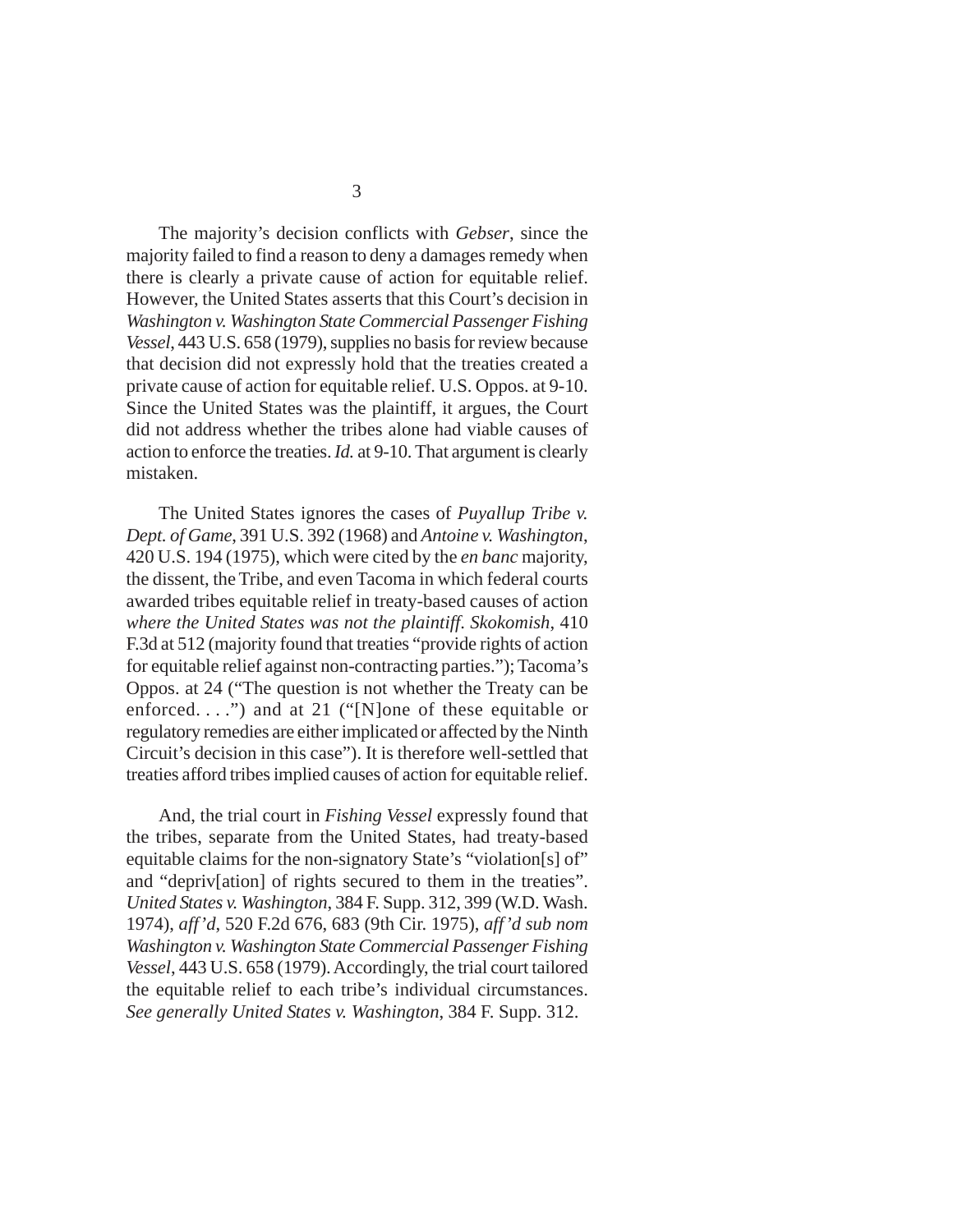The United States ignored these issues, as well as whether the majority decision conflicts with *Gebser*.

#### **3. The Court Should Decline Tacoma's Invitation to Conduct A** *Gebser* **Analysis Now.**

Tacoma inappropriately asks this Court to conduct a *Gebser* analysis *now*, and supplies a lop-sided version of why the criteria in *Gebser* and *Cort v. Ash*, 422 U.S. 66 (1975), disallow a damages remedy here. Tacoma's Oppos. at 12-16. The Court should view Tacoma's argument as a concession of the majority's application of an improper standard for determining whether the Tribe may assert an implied cause of action for damages as against a non-signatory.

Ironically, Tacoma emphasizes that in a *Gebser/Cort* analysis, "the conduct to be remedied must be specifically and unmistakably prohibited by the Congressional scheme", and that "[p]arties must be clearly on notice that the type of conduct is prohibited." Tacoma's Oppos. at 12. Tacoma, of course, fails to inform the Court that, from the start, Tacoma has been "clearly on notice" that 99.9% of its hydropower activity is unlicensed and directly<sup>3</sup> infringes on the Tribe's rights. Congress in the FPA "specifically and unmistakably prohibited" unlicensed hydropower activities.4

4. The 1920 FPA expressly requires that FERC issue licenses covering whole projects and their operations. 16 U.S.C. § 797(e) (requires an original license "for the purpose of constructing, operating, and maintaining dams, water conduits, reservoirs, power houses, transmission lines, or other project works" that are in a (Cont'd)

<sup>3.</sup> Tacoma makes an unsupported assertion that the conduct at issue before this Court case consists only of "indirect" Project effects. Tacoma's Oppos. at 26. The effects now at issue occurred *promptly and directly* upon the cutting off of North Fork flow, which resulted in two lawsuits by the Tribe or individual Skokomish within one year that sought relief from those direct effects. Petition at 5-6.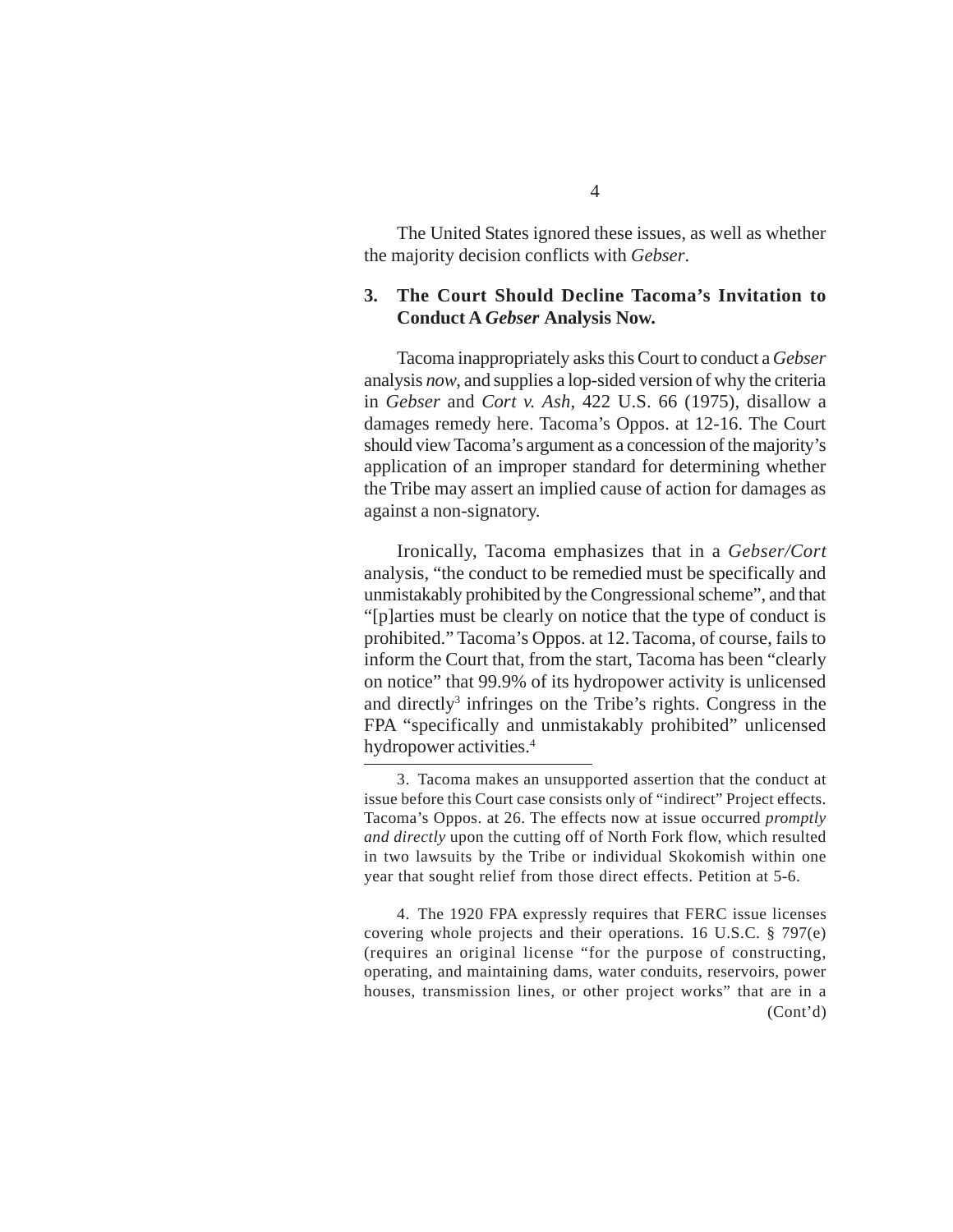# **4. The FPA Does Not Preempt This Case Because Tacoma's Activity Is Not Authorized By The FPA Or By Any Other Federal Or State Authority.**

The Question Presented is whether the Treaty allows an implied right of action for damages against a municipality that "*without Congressional or state authorization*" took nearly one-half of the water flowing through the Reservation and destroyed treaty fisheries. Petition at *i* (emphasis added). Tacoma obfuscates the issue by asserting that its hydropower activities are "licensed", and by discussing the FPA's comprehensive coverage and accommodation of Indian interests. Tacoma's Oppos. at 2-10, 12-14, 26-29. The FPA has a wide reach and provides for the accommodation of Indian interests, but only when projects are properly licensed and conditioned. The majority opinion and the record establish that since Tacoma's activities at issue are unlicensed and Skokomish interests were not accommodated, Tacoma cannot hide behind the FPA. *See* discussion below; *Skokomish*, 410 F.3d at 512 n.4; Petition at 3-4. Notably, every FPA case that Tacoma cites involved fully and properly licensed hydropower projects, not "minor part licenses" that did not authorize the activities at issue.

The majority correctly ruled that Tacoma's damaging activities were not sanctioned or protected under the FPA.

<sup>(</sup>Cont'd)

<sup>&</sup>quot;stream[] . . . over which Congress has jurisdiction under its authority to regulate commerce . . . among the several States" and are "upon any part of the public lands and reservations of the United States."); and  $\S 817(1)$  (declaring it "unlawful for any ... municipality" "to construct, operate, or maintain any dam, water conduit, reservoir, power house, or other works incidental thereto" in a Commerce Clause stream or upon the public lands or reservations "except under an in accordance with the terms of . . . a license granted pursuant to this chapter.").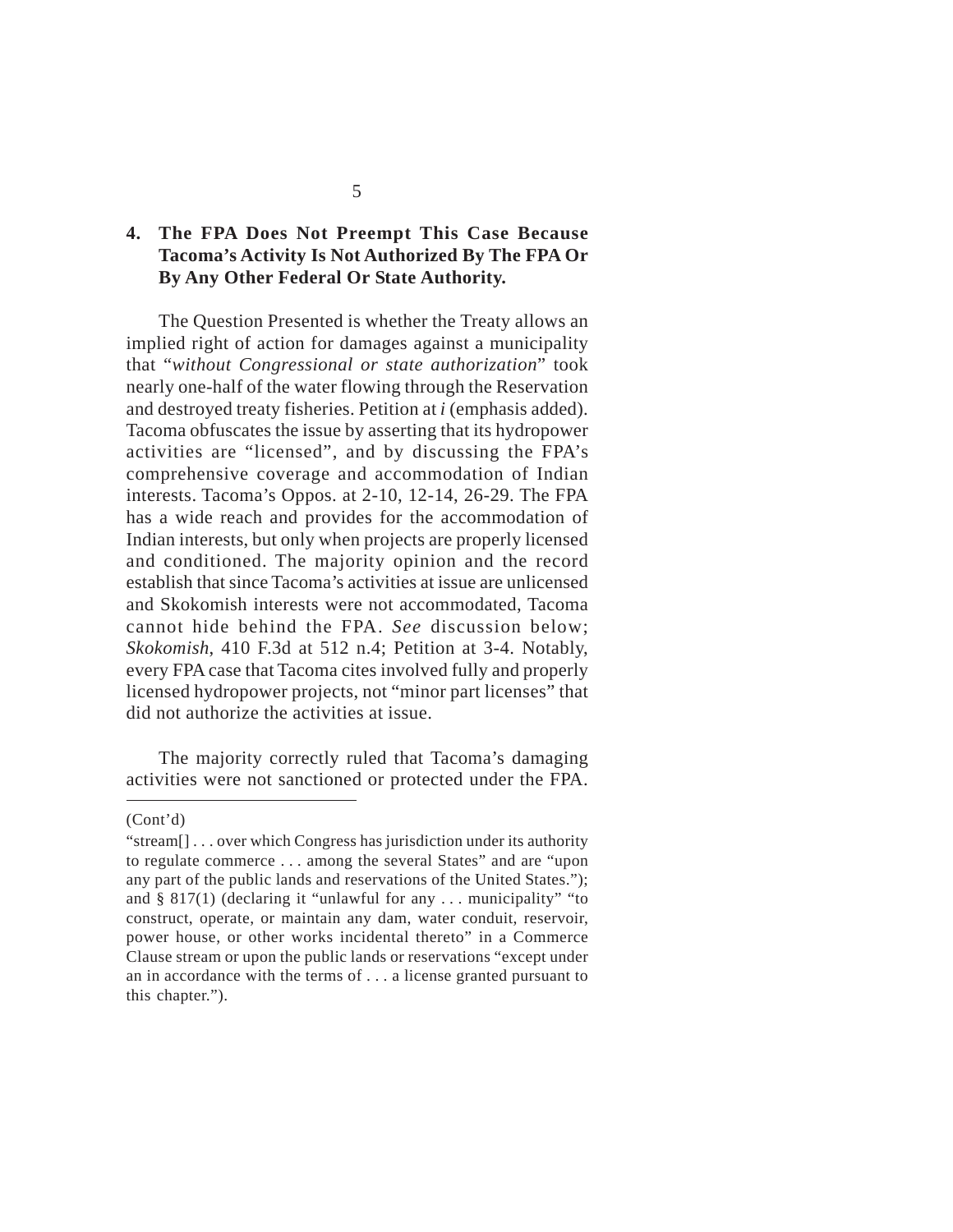Tacoma attempts to minimize this issue. Tacoma's Oppos. at 9 ("The Ninth Circuit *en banc* panel disagreed in a footnote"). Instead, Tacoma searches for FPA protection in the trial court opinion, which the majority reversed, and the majority opinion from the three-judge panel, which the Ninth Circuit declared "shall not be cited as precedent . . . except to the extent adopted by the en banc court." *Id*. at 28; Order, *Skokomish Tribe v. United States*, No. 01-35028 (filed Feb. 23, 2004).

The majority considered *exactly* the same arguments that Tacoma now raises, including the references to the *France* case and FERC's 1994 and 1995 orders. Tacoma's Brief at 5, 7-8. "The FPA does not preempt the Tribe's treaty-based claims." *Skokomish*, 410 F.3d at 512 n.1. The majority also rejected Tacoma's attempt to characterize the Tribe's damages case as a "collateral attack" on FERC's licensing decision. *Id.* ("But the Tribe is not attempting to collaterally attack the 1924 licensing decision; rather it is suing for damages based on impacts that are not covered by the license."). Tacoma's 1924 minor part license, the majority found, was but a "narrow" license that applied only to "the occupancy and use of approximately 8.8 acres" of National Forest land. *Id.* The majority agreed with FERC and its predecessor Federal Power Commission ("FPC") that the minor part license "did *not* 'authorize the construction, operation, and maintenance of the Cushman Project.'" *Id.* (emphasis by court), quoting *City of Tacoma*, 67 FERC ¶ 61,152 at ¶ 61440 (1994); *See also* Tacoma's Oppos. at 5 ("the Commission did not license the entire project"). Accordingly, this case is like *United States v. Pend Oreille Public Utility District No. 1*, 28 F.3d 1544 (9th Cir. 1994), where the license did not authorize flooding the Kalispel Reservation. Finally, Tacoma has not asked this Court to review the question of whether the Tribe's damages claim is precluded by the FPA or by the FPC's issuance of the minor part license.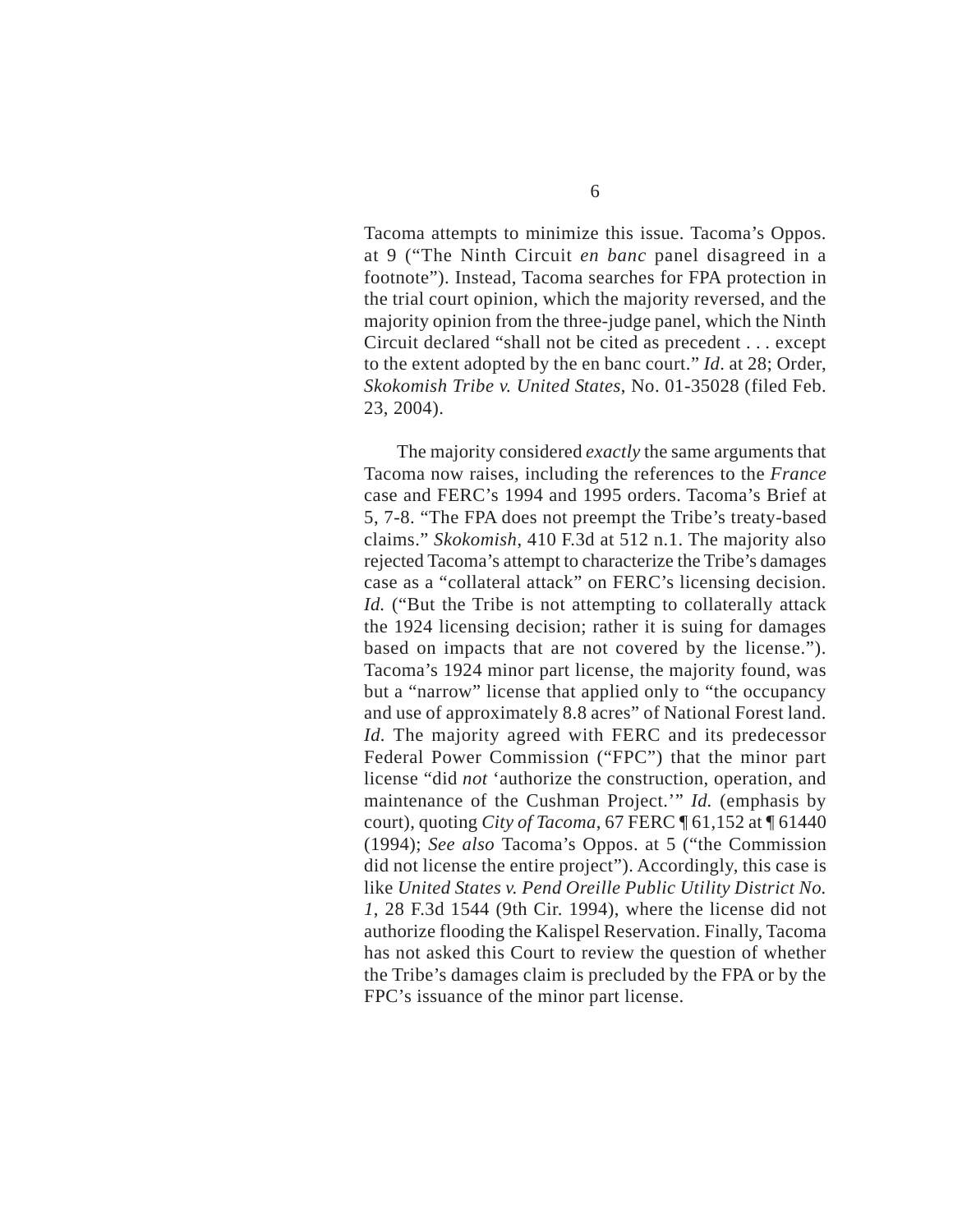### **5. The Off-Reservation, Treaty-Reserved Fishing Right Is A Possessory Right.**

Tacoma also attempts to cloud the issue on which certiorari is sought by asking the Court to find that the Stevens' treaty fishing right is now obsolete, presenting a skewed view of treaty negotiations to argue that the treaty fishing right was vaporized through "new conditions." Tacoma's Oppos. at 2, 19, 22. The Court outright rejected this position 100 years ago in *United States v. Winans*, 198 U.S. 371 (1905). There, the Court rejected the notion that new circumstances such as granting fee title to land to non-Indians somehow defeated the reserved treaty right. *Id.* at 380. To do so, said the Court, would certainly be "an impotent outcome to negotiations and a convention which seemed to promise more, and give the word of the nation for more." *Id*.

The Court did so again in the modern-day case of *Fishing Vessel* by holding the fishing rights secured by the treaties had continued viability and were enforceable through injunctive relief against non-signatory parties.5 *See generally Fishing Vessel.* Additionally, this issue was not even addressed by the court below and therefore is not ripe for review or consideration by this Court.

<sup>5.</sup> Tacoma attempts to relitigate the State of Washington's unsuccessful position in *Fishing Vessel*, in which the State argued that at the phrase "common fishery" only meant a nonexclusive right of access", and "nothing more than a guarantee that individual Indians would have the same right as individual non-Indians". 443 U.S. at 677 and n.23. Instead, the Court held that the tribes preserved a "right of *taking* fish" (emphasis in original), as opposed to "merely the 'opportunity' to try to catch" some of the which "had no special meaning at common law" but "obvious significance to the tribes" who were "relinquishing a portion of their pre-existing rights to the United States in return for this promise." *Id.* at 678. The Court, after examining historical legal treaties, further held, "[I]t would hardly make sense that the Indians effectively relinquished all of their fishing rights by granting a merely non-exclusive right." *Id.* at 678 n.22.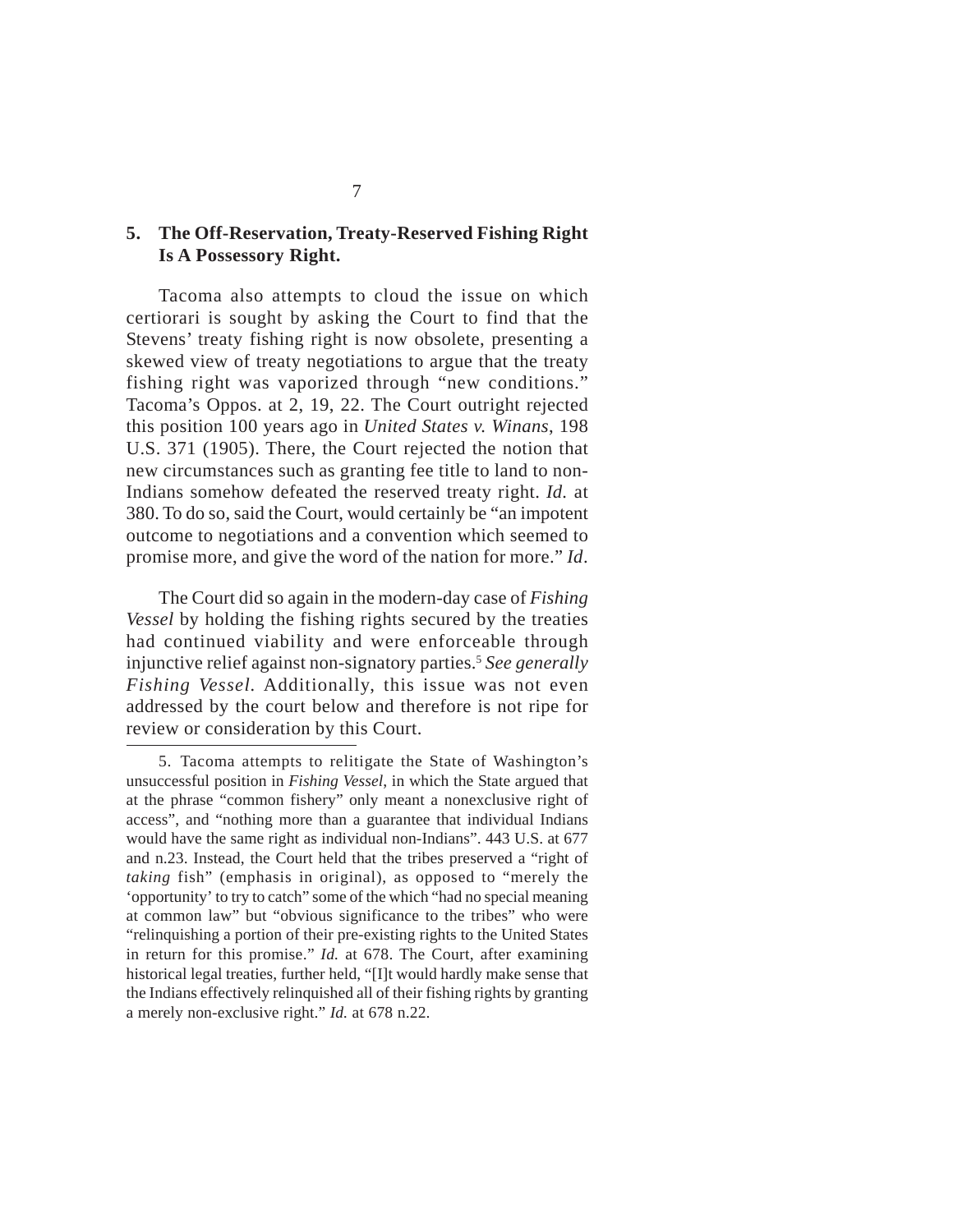The Court should also reject Tacoma's assertion that treaty-reserved rights to off-reservation fisheries are not "possessory rights." Tacoma's Oppos. at 11, 17-18, 21-22, 24-27. In binding precedent in *Winans* and *Fishing Vessel*, this Court held that the right "secure[s] to the Indians" such "*easements*" as enable the right to be exercised, and that "[T]he Indians were given *a right in the land* – the right of crossing it to the river – the right to occupy it to the extent and for the purpose mentioned.".<sup>6</sup> This Court recognizes that an "easement is 'property' within the meaning of the Fifth Amendment"7 , and that treaty-reserved off-reservation fishing rights are possessory rights that are compensable under the Fifth Amendment.8 *See also Menominee Tribe v. United States*, 391 U.S. 404, 413 (1968) (Court affirmed Court of Claims' judgment that tribe had cause of action for taking of treaty-reserved hunting and fishing rights, holding,

7. *See*, *e.g.*, *United States v. Virginia Electric Co*., 365 U.S. 624, 627 (1961) ("Similarly, there can be no question that the Government's destruction of that [flowage] easement would ordinarily constitute a taking of property within the meaning of the Fifth Amendment.").

8. *See also Muckleshoot v. Hall*, 698 F. Supp. 1504, 1510 (W.D. Wash. 1988) (district court, enjoining construction of marina within Muckleshoot Tribe's off-Reservation historic fishing grounds, relied on *Menominee*, "The Tribes' right to take fish is a *property right*, *protected under the fifth amendment*", and, "If Congress does authorize taking the tribes' treaty rights, *that loss must be compensated under the fifth amendment*."); *Whitefoot v. United States*, 293 F.2d 658, 661 (Ct.Cl. 1961) (discussing off-reservation treaty fishing "easements" as "property"), *cert. denied.* 369 U.S. 818 (1962). (Emphasis added to all.)

<sup>6. 198</sup> U.S. at 381, 384 (emphasis added). These easements preserved tribal members' "right to occupy" the off-reservation fishing stations, and to "access" them. *Id.* at 381; *Fishing Vessel*, 443 U.S. at 680-81. This Court in *Fishing Vessel* reiterated *Winans*' "right in the land" language. *Id.* at 681.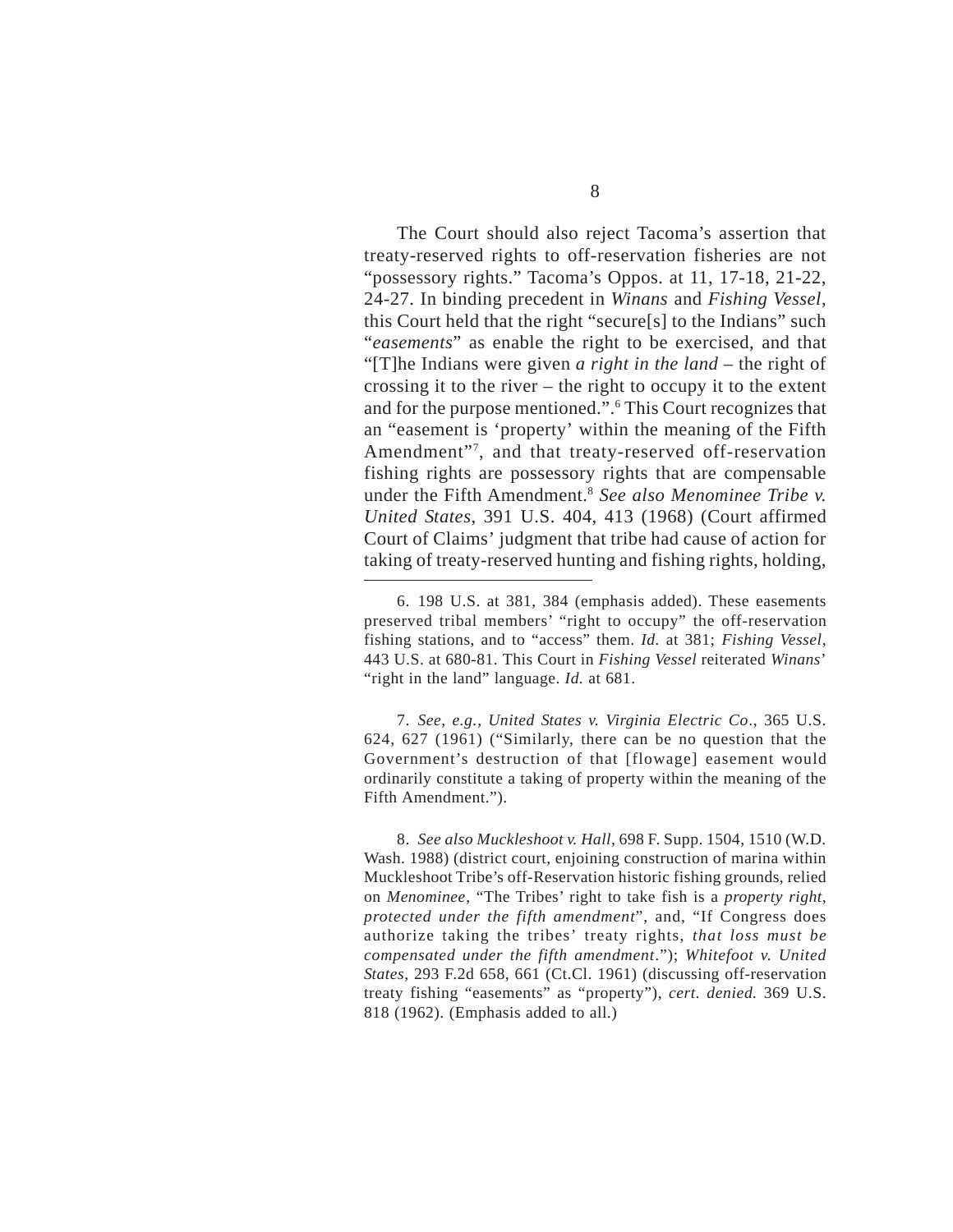"We find it difficult to believe that Congress, without explicit statement, would subject the United States to a claim for compensation [] by destroying *property rights* conferred by treaty.  $\ldots$ ").

Nor should this Court take seriously Tacoma's assertion that the fishing rights have disappeared by "adapting" to "new conditions". *Id.* at 2, 17-21, citing *United States v. Winans*, 198 U.S. 371 (1905). Tacoma cites no precedent to support that unlicensed hydropower activity is a "new condition" to which the right must adapt. It would be a different story if the FPA authorized the activity and Tacoma held sufficient State water rights.

Finally, Tacoma asserts that "only equitable remedies are consistent with the nature of the right itself " because courts can then "balance competing interests, public policies, and changing conditions." Tacoma's Oppos. at 18. This argument has no force where the "competing interests" and "changing conditions" are not authorized, and, at any rate, can be considered as part of a *Gebser* analysis. The Court should also disregard Tacoma's assertion that FERC's licensing addresses the issues herein, since every license condition is *prospective* and does not compensate for past harm. *Id*. at 11.